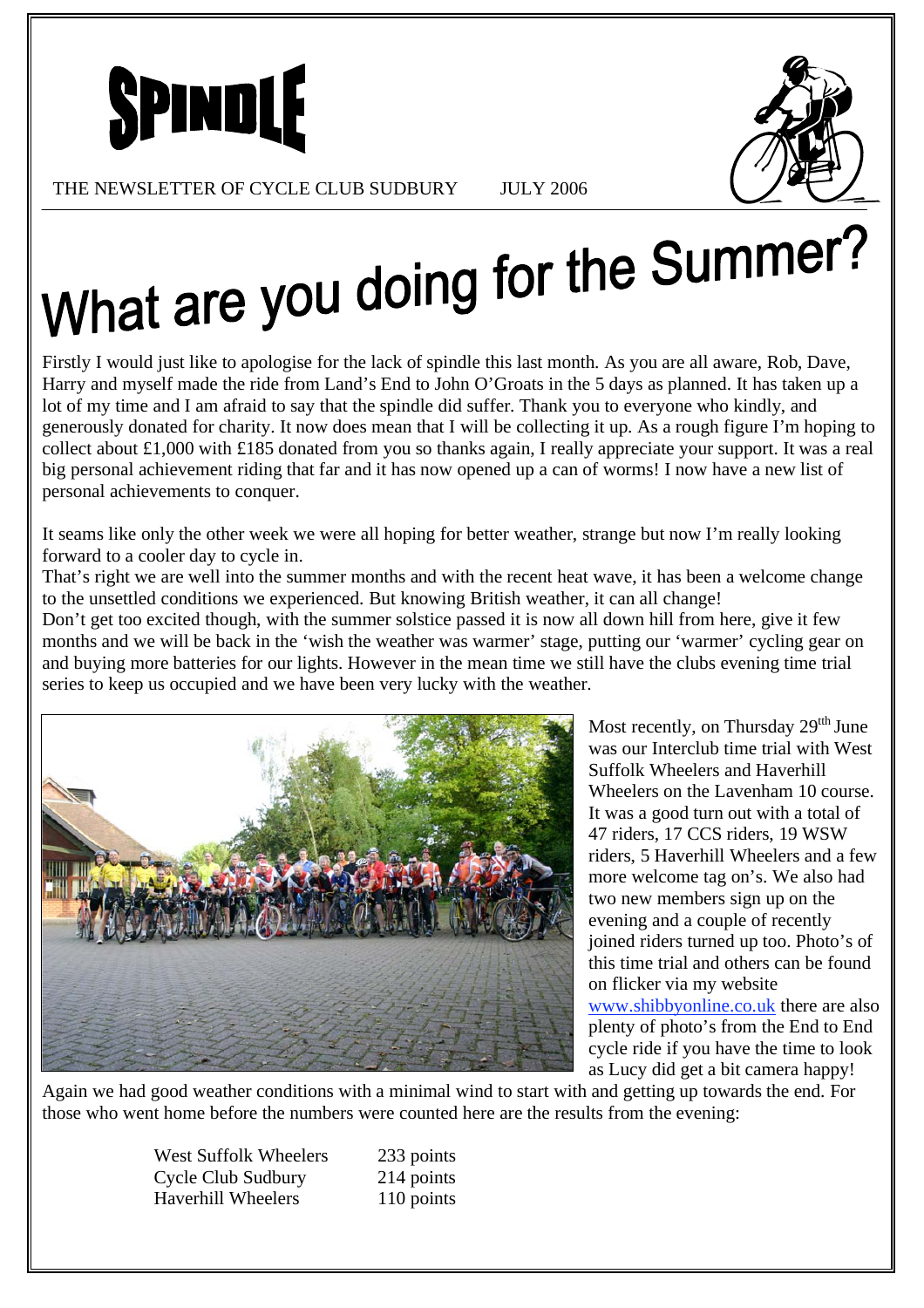

#### THE NEWSLETTER OF CYCLE CLUB SUDBURY JULY 2006

| Well done to West Suffolk Wheelers. Here are all the places, times and points for the interclub. |    |                |            |             |               |
|--------------------------------------------------------------------------------------------------|----|----------------|------------|-------------|---------------|
|                                                                                                  | #  | <b>Rider</b>   | Club       | <b>Time</b> | <b>Points</b> |
|                                                                                                  |    | D Sturman      | <b>WSW</b> | 22.44       | 50            |
|                                                                                                  |    | P Balls        | <b>WSW</b> | 23.07       | 49            |
|                                                                                                  |    | S Wright       | <b>CCS</b> | 23.33       | 48            |
|                                                                                                  | 4  | D Griffin      | <b>WSW</b> | 23.45       | 47            |
|                                                                                                  |    | R Moorse       | CCS        | 24.06       | 46            |
|                                                                                                  |    | R Harman       | CCS        | 24.23       | 45            |
|                                                                                                  |    | R Farrow       | <b>WSW</b> | 24.25       | 44            |
|                                                                                                  | 8  | <b>B</b> Starr | <b>WSW</b> | 24.45       | 43            |
|                                                                                                  | 9  | N Colman       | <b>WSW</b> | 25.00       | 42            |
|                                                                                                  | 10 | S Newman       | <b>WSW</b> | 25.01       | 41            |
|                                                                                                  | 11 | S McKenzie     | <b>WSW</b> | 25.03       | 40            |
|                                                                                                  | 12 | R Back         | <b>WSW</b> | 25.08       | 39            |
|                                                                                                  | 13 | N Baker        | CCS        | 25.46       | 38            |
|                                                                                                  | 14 | R Davies       | CCS        | 26.11       | 37            |
|                                                                                                  | 15 | W Newmand      | <b>WSW</b> | 26.20       | 36            |
|                                                                                                  | 16 | A Wiseman      | CCS        | 26.35       | 35            |
|                                                                                                  | 17 | S Kirk         | CCS        | 26.53       | 34            |
|                                                                                                  | 18 | V Marsh        | CCS        | 26.56       | 33            |
|                                                                                                  | 19 | D Young        | <b>WSW</b> | 27.04       | 32            |
|                                                                                                  | 20 | A Grimwood     | <b>WSW</b> | 27.05       | 31            |
|                                                                                                  | 21 | R Borrows      | Hav W      | 27.13       | 30            |
|                                                                                                  | 22 | Mark Eastward  | <b>WSW</b> | 27.27       | 29            |
|                                                                                                  | 22 | T Bowman       | CCS        | 27.27       | 29            |
|                                                                                                  | 24 | C Byford       | Hav W      | 27.28       | 27            |
|                                                                                                  | 25 | D Wright       | CCS        | 28.09       | 26            |
|                                                                                                  | 25 | M Eastward     | <b>WSW</b> | 28.09       | 26            |
|                                                                                                  | 27 | D Gibson       | Hav W      | 28.31       | 24            |
|                                                                                                  | 28 | <b>B</b> Mann  | <b>CCS</b> | 28.40       | 23            |
|                                                                                                  | 29 | G Griggs       | CCS        | 28.44       | 22            |
|                                                                                                  | 29 | R Weaver       | CCS        | 28.44       | 22            |
|                                                                                                  | 31 | J Colman       | <b>WSW</b> | 28.53       | 20            |
|                                                                                                  | 32 | S Hiscock      | CCS        | 29.05       | 19            |
|                                                                                                  | 33 | J Scoulding    | <b>WSW</b> | 29.13       | 18            |
|                                                                                                  | 34 | N Grainge      | Hav W      | 29.56       | 17            |
|                                                                                                  | 35 | H Farrow       | <b>WSW</b> | 30.05       | 16            |
|                                                                                                  | 36 | D Leaver       | <b>WSW</b> | 30.35       | 15            |
|                                                                                                  | 37 | C Newman       | <b>WSW</b> | 31.33       | 14            |
|                                                                                                  | 38 | J Steed        | <b>CCS</b> | 32.36       | 13            |
|                                                                                                  | 39 | P Grainge      | Hav W      | 33.02       | 12            |
|                                                                                                  | 40 | A Rogers       | CCS        | 53.38       | 11            |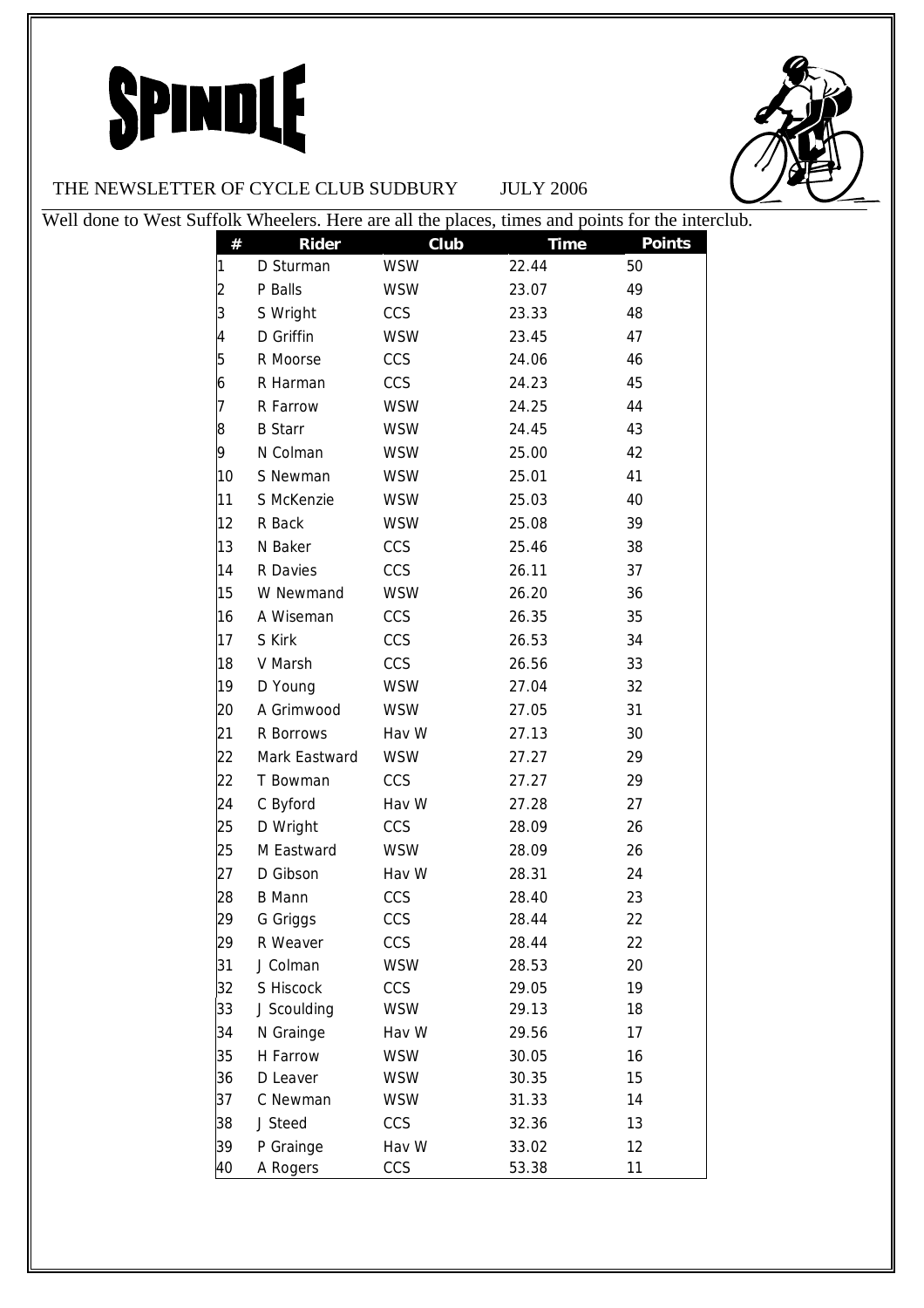

#### THE NEWSLETTER OF CYCLE CLUB SUDBURY JULY 2006

|                                                               | Results from Thursday 22 <sup>nd</sup> June Lavenham 10 course |                |             |        |
|---------------------------------------------------------------|----------------------------------------------------------------|----------------|-------------|--------|
| $\frac{\#}{1}$                                                | <b>Rider</b>                                                   | Club           | <b>Time</b> |        |
|                                                               | Lee Bark                                                       | <b>SDCC</b>    | 22.36       | Resul  |
|                                                               | <b>Adrian Pettitt</b>                                          | <b>SDCC</b>    | 23.42       | #      |
| $\frac{2}{3}$                                                 | Ken Baker                                                      | <b>CRCC</b>    | 24.21       | 1      |
| $\overline{4}$                                                | Rob Harman                                                     | CCS            | 25.03       |        |
| 5                                                             | James Rush                                                     | CCS            | 25.09       | 2<br>3 |
| 6                                                             | <b>Rob Davies</b>                                              | CCS            | 25.43       | 4      |
| 7                                                             | Julie Baker                                                    | CRCC           | 25.56       | 5      |
| 8                                                             | Nick Baker                                                     | <b>CCS</b>     | 26.01       | 6      |
| 9                                                             | Dave Terry                                                     | Hav W          | 26.28       | 7      |
| 9                                                             | <b>Richard Talon</b>                                           | <b>CCS</b>     | 26.28       | 8      |
| 11                                                            | Alan Wiseman                                                   | CCS            | 26.30       | 9      |
| 12                                                            | Colin Byford                                                   | Hav W          | 26.43       | 10     |
| 13                                                            | Hugo Gladstone                                                 | CCS            | 26.52       | 11     |
| 14                                                            | <b>Stewart Kirk</b>                                            | CCS            | 26.55       | 12     |
| 15                                                            | Graham White                                                   | <b>ITC</b>     | 26.58       | 13     |
| 16                                                            | Viv Marsh                                                      | CCS            | 27.16       | 14     |
| 17                                                            | Gordon Griggs                                                  | CCS            | 28.17       | 15     |
| 18                                                            | <b>Steve Hiscock</b>                                           | CCS            | 28.58       | 16     |
| 19                                                            | Chris Hall                                                     | <b>CRCC</b>    | 31.08       | 17     |
| 20                                                            | Hugh Rethman                                                   | CCS            | 31.30       | 18     |
| 21                                                            | <b>Brian Mann</b>                                              | CCS            | 32.10       |        |
| 22                                                            | John Steed                                                     | CCS            | 32.26       |        |
| 23                                                            | Tom Moore                                                      | <b>Bath RC</b> | 32.41       |        |
| 24                                                            | Bob Bush                                                       | <b>CCS</b>     | 32.59       |        |
| 25                                                            | Barbara Law                                                    | CCS            | 33.35       |        |
| 26                                                            | <b>Terry Law</b>                                               | CCS            | 34.15       |        |
| Results from Thursday 1 <sup>st</sup> June Lavenham 10 course |                                                                |                |             |        |

|    | $1000$ $1011$ $11000$ $00$ |                | $\frac{1}{2}$ |
|----|----------------------------|----------------|---------------|
| #  | Rider                      | Club           | <b>Time</b>   |
|    | Adrian Pettitt             | <b>SDCC</b>    | 24.12         |
| 2  | James Rush                 | CCS            | 25.57         |
| 3  | Nick Baker                 | <b>CCS</b>     | 26.38         |
| 4  | <b>Stewart Kirk</b>        | CCS            | 28.14         |
| 5  | Tim Bowman                 | CCS            | 28.34         |
| 6  | Robin Weaver               | CCS            | 28.57         |
|    | Gordon Griggs              | <b>CCS</b>     | 29.12         |
| 8  | Roger Rush                 | CCS            | 30.01         |
| 9  | Dean Cross                 | CCS            | 30.29         |
| 10 | Bob Bush                   | CCS            | 33.15         |
|    | Tom Moore                  | <b>Bath RC</b> | 33.52         |

Dave Terry (Hav W) and Ben Mickleburgh (tri UK) Went 2up 25.03

|    |                 |                | Results from Thursday 15 <sup>th</sup> June Hitcham Hilly course |
|----|-----------------|----------------|------------------------------------------------------------------|
| #  | <b>Rider</b>    | Club           | Time                                                             |
| 1  | Lee Bark        | <b>SDCC</b>    | 31.13                                                            |
| 2  | Adrian Pettitt  | SDCC           | 33.16                                                            |
| 3  | Ken Baker       | <b>CRCC</b>    | 33.44                                                            |
| 4  | Rob Harman      | CCS            | 34.02                                                            |
| 5  | Nick Baker      | <b>CCS</b>     | 35.52                                                            |
| 6  | Rob Davies      | <b>CCS</b>     | 36.07                                                            |
| 7  | Steve Mayers    | Inter Bike     | 36.30                                                            |
| 8  | Julie Baker     | <b>CRCC</b>    | 36.57                                                            |
| 9  | Stewart Kirk    | <b>CCS</b>     | 37.35                                                            |
| 10 | Mark Gentry     | <b>CCS</b>     | 39.39                                                            |
| 11 | Robin Weaver    | <b>CCS</b>     | 40.45                                                            |
| 12 | Gordon Griggs   | <b>CCS</b>     | 41.14                                                            |
| 13 | Hugh Rethman    | <b>CCS</b>     | 44.11                                                            |
| 14 | Barbara Law     | <b>CCS</b>     | 46.38                                                            |
| 15 | Tom Moore       | <b>Bath RC</b> | 46.40                                                            |
| 16 | <b>Bob Bush</b> | <b>CCS</b>     | 47.12                                                            |
| 17 | Graham White    | <b>ITC</b>     | 48.00                                                            |
| 18 | John Steed      | CCS            | 48.58                                                            |

Results from Thursday  $8<sup>th</sup>$  June Hitcham hilly course.

| #                       | <b>Rider</b>           | Club           | <b>Time</b> |
|-------------------------|------------------------|----------------|-------------|
| 1                       | Lee Bark               | <b>SDCC</b>    | 31.46       |
| $\overline{\mathbf{c}}$ | R Sykes-Popham         | Glendene       | 32.20       |
| 3                       | <b>Stuart Chatting</b> | Anglia Sport   | 32.40       |
| 4                       | James Rush             | CCS            | 35.31       |
| 5                       | Rob Harman             | <b>CCS</b>     | 35.52       |
| 6                       | Rob Davies             | <b>CCS</b>     | 36.26       |
| 7                       | Chris Byford           | Hav W          | 36.51       |
| 8                       | <b>Stewart Kirk</b>    | CCS            | 37.44       |
| 9                       | <b>Richard Talon</b>   | CCS            | 38.17       |
| 10 <sup>1</sup>         | Pandro Berman          | Hav W          | 38.51       |
| 11                      | Andrew Hoppit          | CCS            | 39.48       |
| 12                      | Andy Elderfield        | Glendene       | 40.03       |
| 13                      | Rob Weaver             | CCS            | 40.40       |
| 14                      | Gordon Griggs          | <b>CCS</b>     | 40.44       |
| 15                      | Viv Marsh              | CCS            | 40.50       |
| 16                      | Hugh Rethman           | <b>CCS</b>     | 43.56       |
| 17                      | Barbara Law            | CCS            | 45.57       |
| 18                      | Tom Moore              | <b>Bath RC</b> | 47.22       |
| 19                      | John Steed             | CCS            | 47.44       |
| 20                      | <b>Steve Mayers</b>    | Inter Bike     | 49.15       |
| 21                      | Nick Baker             | CCS            | 54.15       |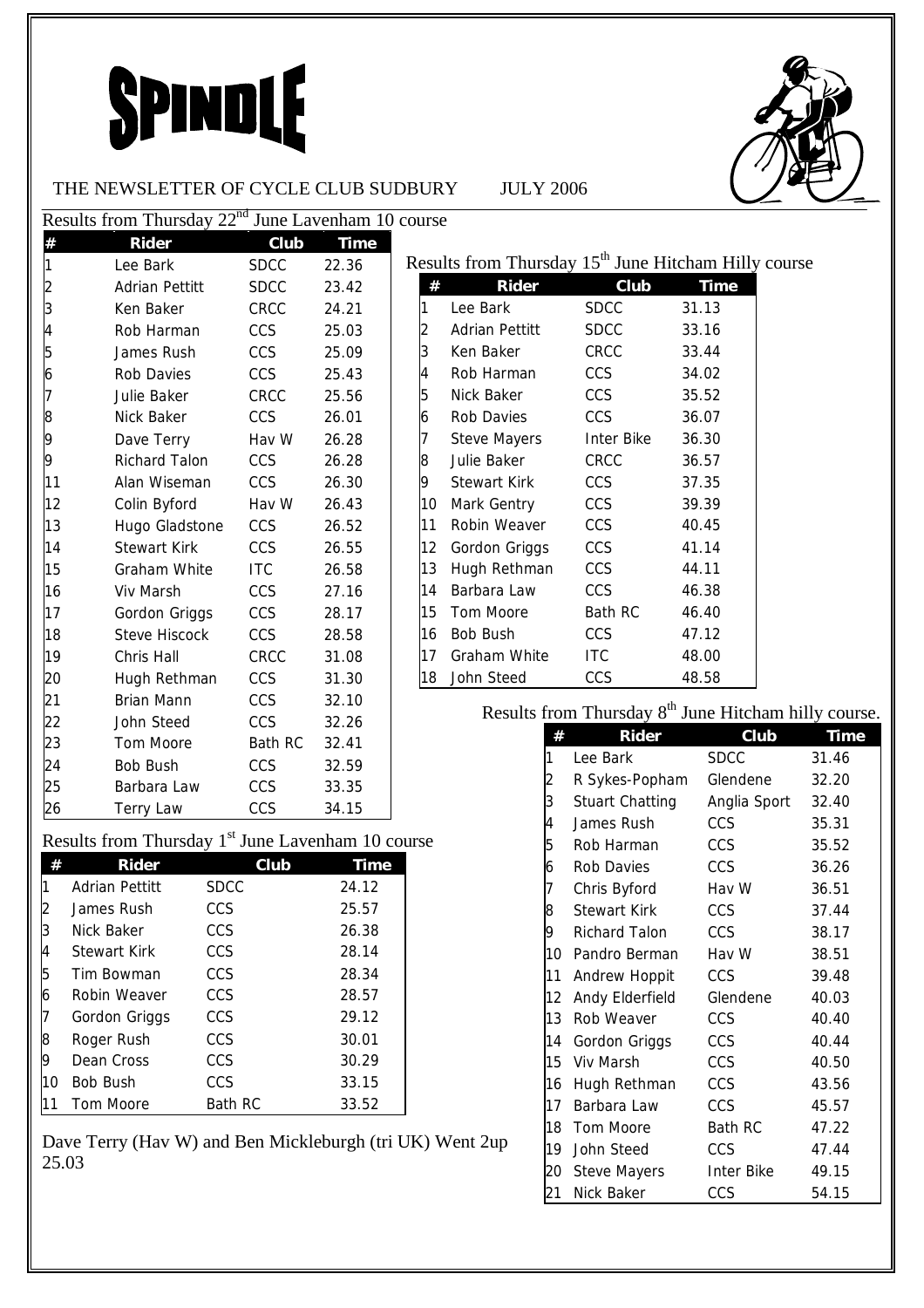

#### THE NEWSLETTER OF CYCLE CLUB SUDBURY JULY 2006

Results from Thursday 25<sup>h</sup> May Interclub with Colchester Rovers on Bridge Street course Interclub points were:

CCS 232points<br>CRCC 222points

CRCC 222points *Well done Colchester Rovers!*

| #              | Rider                | Club | <b>Time</b> |
|----------------|----------------------|------|-------------|
| 1              | Jim Reed             | CRCC | 19.34       |
| $\overline{c}$ | Nick Webber          | CRCC | 19.48       |
| 3              | Rob Harman           | CCS  | 20.12       |
| 4              | Higo Gladstone       | CCS  | 20.20       |
| 5              | Ken Baker            | CRCC | 20.39       |
| 6              | <b>Adrian Manley</b> | CRCC | 21.00       |
| 7              | James Rush           | CCS  | 21.07       |
| 8              | Graham White         | CCS  | 21.39       |
| 9              | Errol Baker          | CRCC | 21.45       |
| 10             | Julie Baker          | CRCC | 21.57       |
| 11             | Viv Marsh            | CCS  |             |
| 12             |                      |      | 21.59       |
|                | <b>Tim Pearse</b>    | CRCC | 22.22       |
| 13             | <b>Richard Talon</b> | CCS  | 22.30       |
| 14             | <b>Stewart Kirk</b>  | CCS  | 22.39       |
| 15             | Hugh Ward            | CRCC | 22.43       |
| 16             | Nick Baker           | CCS  | 23.11       |
| 17             | Mark Gentry          | CCS  | 23.38       |
| 18             | Andrew Hoppit        | CCS  | 23.39       |
| 19             | Robin Weaver         | CCS  | 23.49       |
| 20             | <b>Nick Ritchie</b>  | CCS  | 23.58       |
| 21             | <b>Elspeth Knott</b> | CRCC | 24.22       |
| 22             | Roly Knott           | CRCC | 24.55       |
| 23             | Doug Williams        | CRCC | 25.22       |
| 24             | Chris hall           | CRCC | 26.03       |
| 24             | Barbara Howard       | CRCC | 26.03       |
| 26             | Andy Rogers          | CCS  | 26.16       |
| 27             | Ken Champion         | CRCC | 26.34       |
| 28             | Barbara Law          | CCS  | 26.58       |
| 29             | Hugh Rethman         | CCS  | 27.03       |
| 30             | John Steed           | CCS  | 27.29       |
| 31             | Colin White          | CRCC | 27.35       |

#### OTHER RIDERS

| Lee Bark              | <b>SDCC</b> | 18.33 |
|-----------------------|-------------|-------|
| <b>Adrian Pettitt</b> | <b>SDCC</b> | 19.44 |
| Jason Everett         | <b>SDCC</b> | 20.22 |
| Colin Byford          | Hay W       | 21.33 |
| Pandro Berman         | Hav W       | 22.56 |
| Tom Moore             | Bath RC     | 28.51 |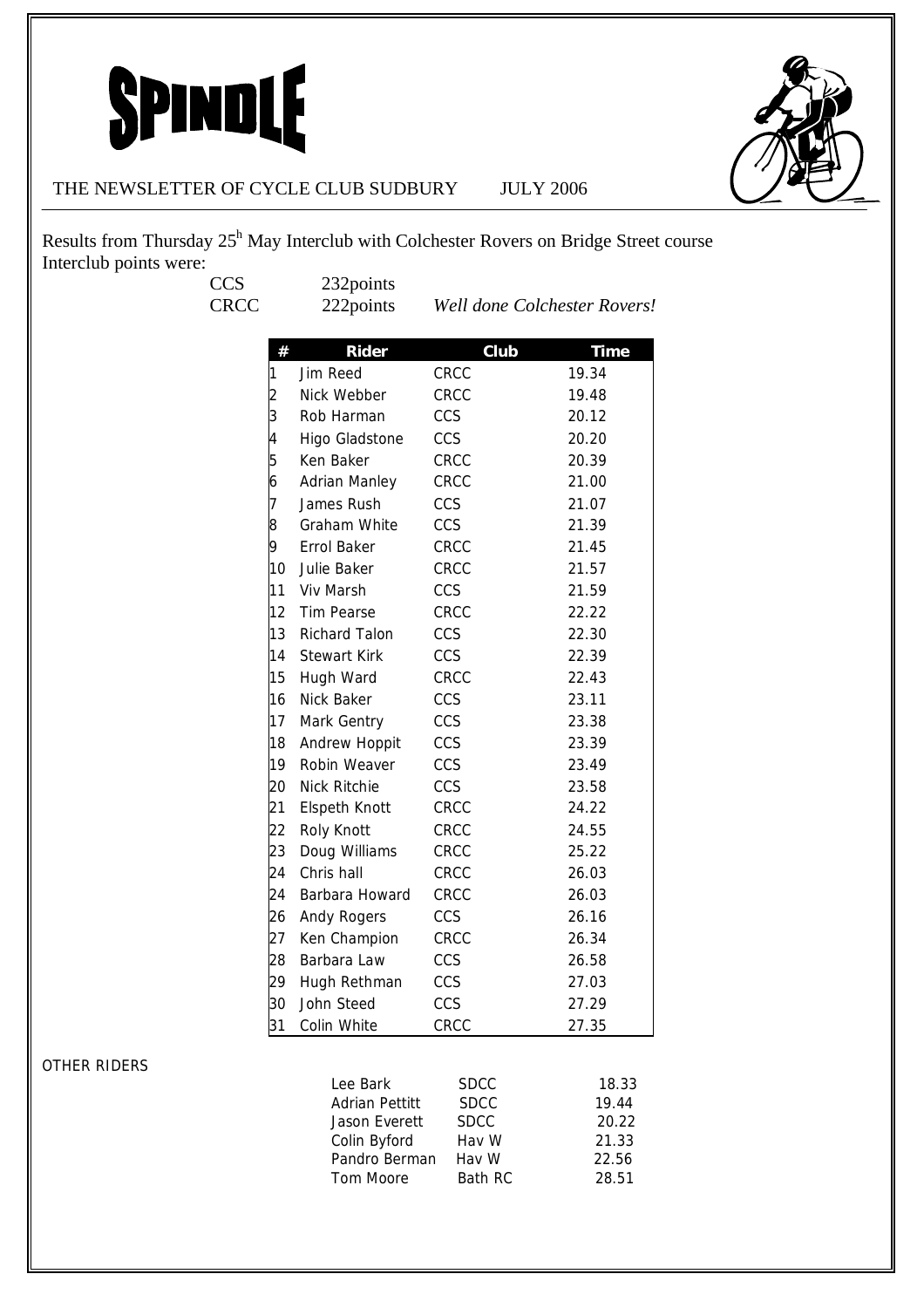#### THE NEWSLETTER OF CYCLE CLUB SUDBURY JULY 2006



Results from Thursday 11<sup>th</sup> May Bridge Street

| #  | <b>Rider</b>        | Club              | <b>Time</b> |    |                                                                |                   |             |
|----|---------------------|-------------------|-------------|----|----------------------------------------------------------------|-------------------|-------------|
|    | Tim Haseldine       | <b>SDCC</b>       | 19.44       |    | Results from Thursday 4 <sup>th</sup> May Bridge Street course |                   |             |
| 2  | Jason Everett       | <b>SDCC</b>       | 19.54       |    | <b>Rider</b><br>#                                              | Club              | <b>Time</b> |
| 3  | Rob Harman          | <b>CCS</b>        | 20.16       |    | R Sykes-Popham                                                 | Llandovery        | 18.37       |
| 4  | Hugo Gladstone      | <b>CCS</b>        | 20.43       |    | Adrian Pettitt                                                 | <b>SDCC</b>       | 19.42       |
| 5  | James Rush          | <b>CCS</b>        | 21.10       | 3  | Jason Everett                                                  | <b>SDCC</b>       | 20.03       |
| 6  | Rob Davies          | <b>CCS</b>        | 21.26       | 4  | Tim Haseldine                                                  | <b>SDCC</b>       | 20.10       |
|    | Chris Byford        | Hav W             | 21.32       | 5  | Hugo Gladstone                                                 | CCS               | 20.46       |
| 8  | Graham White        | <b>CCS</b>        | 21.36       | 6  | <b>Steve Mayers</b>                                            | <b>Inter Bike</b> | 21.24       |
| 9  | Andy Elderfield     | Glendene          | 21.43       |    | Chris Byford                                                   | Hav W             | 21.38       |
| 10 | Dave Terry          | Hav W             | 21.53       | 8  | Andy Elderfield                                                | Glendene          | 21.42       |
| 11 | <b>Steve Mayers</b> | <b>Inter Bike</b> | 21.55       | 8  | Rob Davies                                                     | CCS               | 21.42       |
| 12 | Viv Marsh           | <b>CCS</b>        | 22.01       | 10 | Dave Terry                                                     | Hav W             | 21.49       |
| 13 | <b>Stewart Kirk</b> | <b>CCS</b>        | 22.18       | 11 | Viv Marsh                                                      | CCS               | 22.19       |
| 14 | Pandro Berman       | Hav W             | 22.27       | 12 | Pandro Berman                                                  | Hav W             | 22.27       |
| 15 | Graham White        | <b>ITC</b>        | 22.28       | 13 | <b>Stewart Kirk</b>                                            | CCS               | 22.32       |
| 16 | Nick Baker          | <b>CCS</b>        | 22.44       | 14 | Ramona Berglund                                                | Hav W             | 22.51       |
| 17 | Gordon Griggs       | CCS               | 23.23       | 15 | Nick Baker                                                     | CCS               | 22.53       |
| 18 | Robin Weaver        | <b>CCS</b>        | 23.50       | 15 | Graham White                                                   | <b>ITC</b>        | 22.53       |
| 19 | Andy Rogers         | CCS               | 26.28       | 17 | Gordon Griggs                                                  | CCS               | 23.57       |
| 20 | Barbara Law         | <b>CCS</b>        | 26.49       | 18 | Robin Weaver                                                   | <b>CCS</b>        | 24.01       |
| 21 | John Steed          | CCS               | 26.53       | 19 | Barbara Law                                                    | CCS               | 26.48       |
| 22 | P Frindle           | Have W            | <b>DNF</b>  | 20 | John Steed                                                     | CCs               | 27.24       |

#### Current Standings:

| <b>Rider</b>        | <b>Points</b> |
|---------------------|---------------|
| <b>Stewart Kirk</b> | 665           |
| Rob Harman          | 579           |
| Gordon Griggs       | 514           |
| <b>Nick Baker</b>   | 487           |
| Rob Weaver          | 435           |
| James Rush          | 399           |
| <b>Rob Davies</b>   | 329           |

On a good note, the road works have now finished and we can get back to our scheduled rides. That is of course if no more road works go on! Thank you to all by being patient with the jumbling around of courses, some of which were repeated a few times!